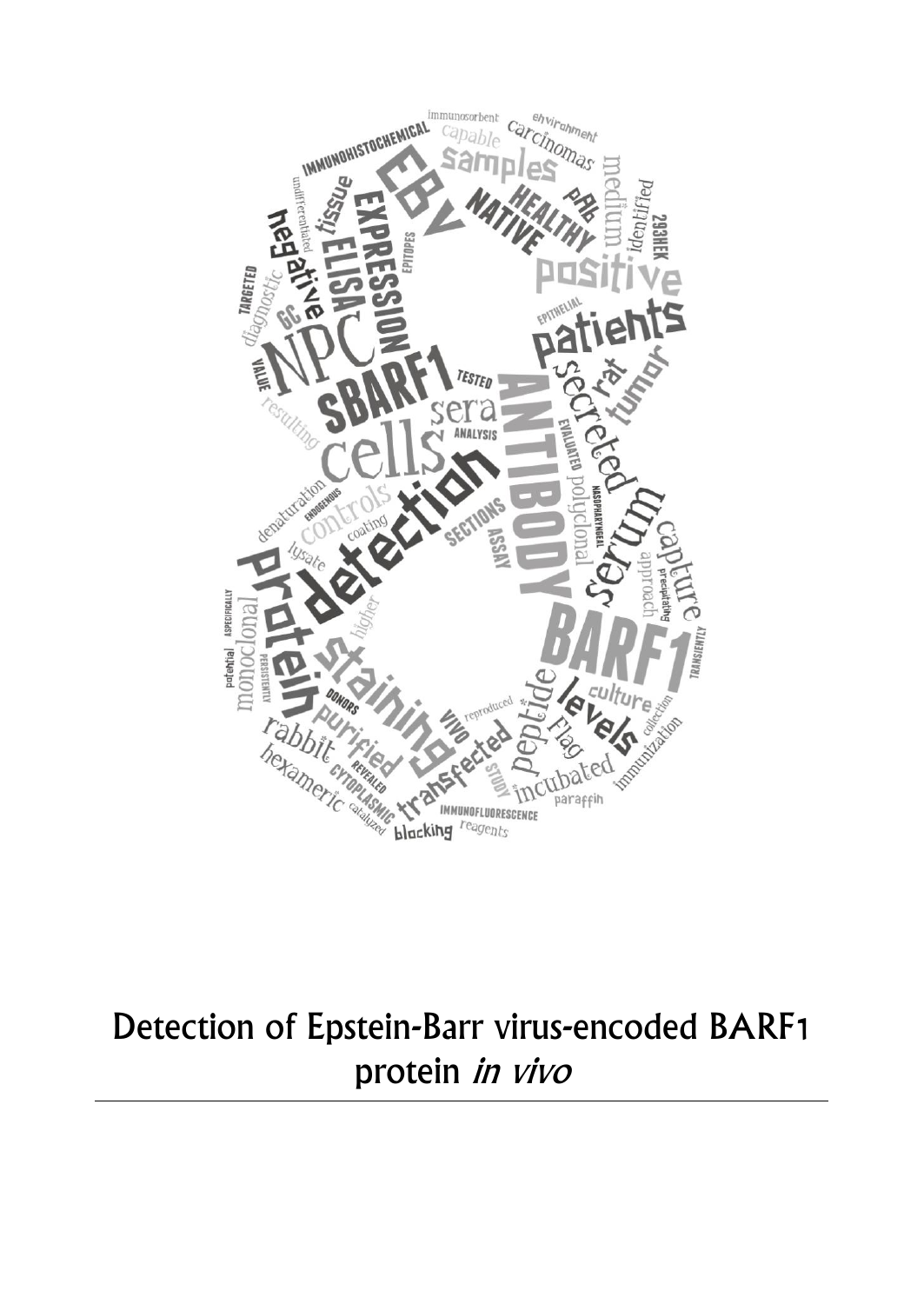# Detection of Epstein-Barr virus-encoded BARF1 protein in vivo

EK Hoebe<sup>1</sup>, H Juwana<sup>1</sup>, TYS Le Large<sup>1</sup>, ES Hopmans<sup>3</sup>, GL Scheffer<sup>1</sup>, SR Piersma<sup>2</sup>, Karin van Schie $^1$ , CR Jiménez $^2$ , AE Greijer $^1$  and JM Middeldorp $^1$ .

1: Department of Pathology, VU University medical center, Amsterdam, The Netherlands.

2: OncoProteomics Laboratory, Department of Medical Oncology, VU University medical center, Amsterdam, The Netherlands.

3: Current address: Division of Oncology, Stanford University School of Medicine, Stanford CA, USA

# **Abstract**

Epstein-Barr virus (EBV) BARF1 (BamHI-A rightward frame 1) protein is a viral oncogen and immunomodulator. BARF1 mRNA is highly and selectively expressed in nasopharyngeal carcinoma (NPC) and gastric carcinoma (GC), however, evidence for presence of BARF1 protein *in situ* is lacking. *In vitro*, the hexameric form of BARF1 is rapidly secreted (sBARF1). Secretion of BARF1 from NPC tumor cells may result in the presence of sBARF1 in sera of NPC patients.

This study describes the development of new monoclonal and polyclonal antibodies that strongly and selectively bind to 'native' NPC-derived sBARF1 protein in its natural hexameric conformation. Using these antibodies, a capture enzyme linked immunosorbent assay (ELISA) was developed to detect sBARF1 protein in sera of NPC patients. Although a detection limit of 10 ng/ml sBARF1 in serum was reached for the ELISA, only 3 of 71 NPC patients at diagnosis showed elevated levels of sBARF1 protein. Possibly sBARF1 is complexed with serum proteins shielding antibody recognition sites. However, sample denaturation prior to ELISA testing did not affect the levels observed. A MALDI-MS/MS approach was developed to overcome this problem, yielding a specific BARF1 identifier peptide. However, the sensitivity of the current setup was less than BARF1-capture ELISA. The BARF1 identifier peptide can be used to further develop a quantitative targeted proteomics approach. Using immunohistochemical staining with various anti-BARF1 antibody reagents, BARF1 could be detected in paraffin-embedded BARF1 expressing cell lines revealing a cytoplasmic localisation. Unfortunately, in patient material, no BARF1 protein expression could be demonstrated.

In conclusion, the sensitive sBARF1 capture ELISA (10 ng/mL serum) demonstrated only low levels of sBARF1 in NPC patient sera, conflicting with previously published data. A higher sensitivity of both ELISA and proteomic approach is needed for a diagnostic tool. sBARF1 remains a potential serum biomarker for NPC and GC and its diagnostic value using a targeted proteomics approach should be further evaluated.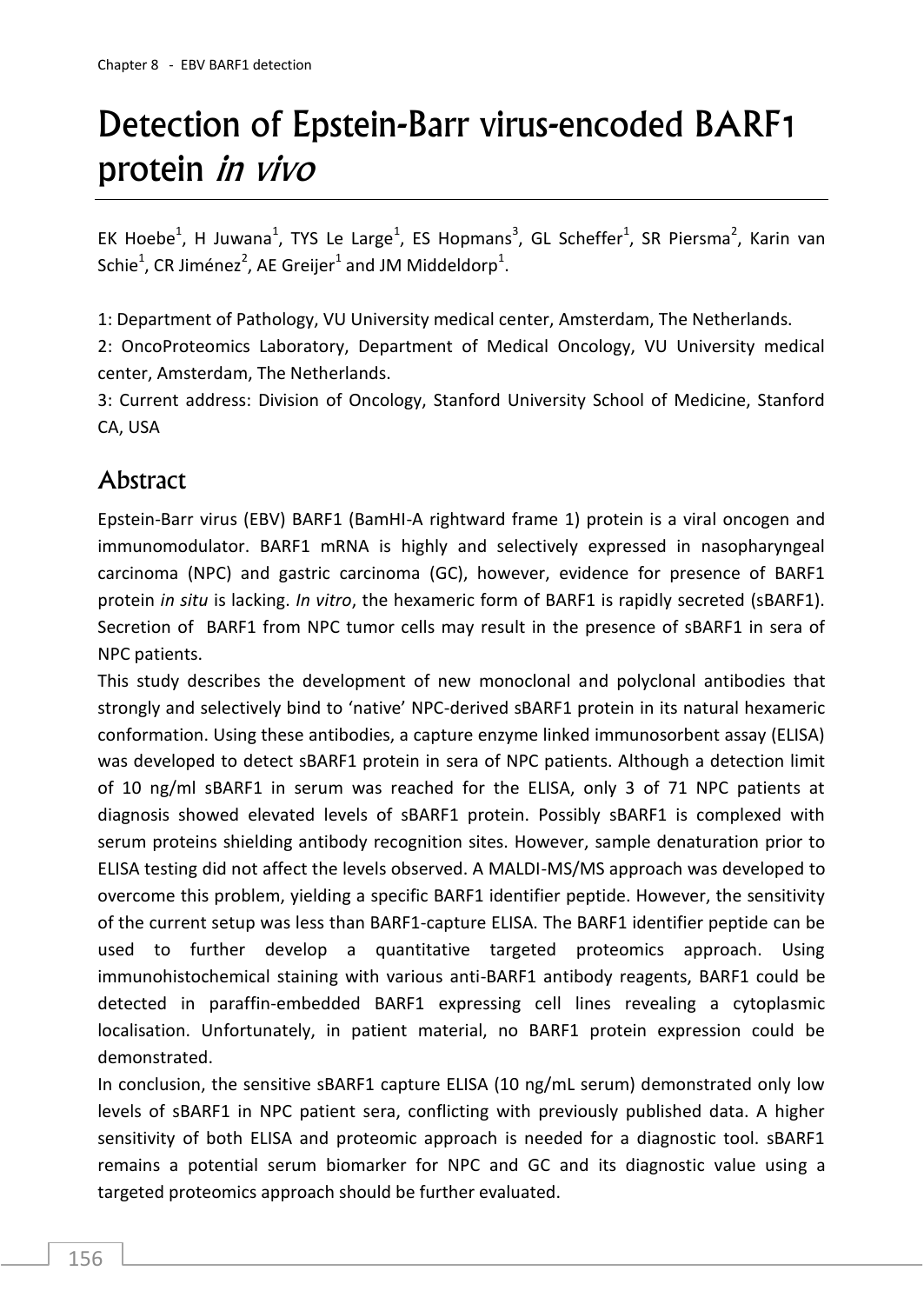## Introduction

Epstein-Barr virus (EBV) is a human gamma-herpesvirus with B lymphocyte and epithelial cell tropism, which persistently infects about 90 % of the world population. Primary infection at early age is asymptomatic, but when infection is delayed until adolescence it may present as infectious mononucleosis. After primary infection, the virus persists latently in the host in memory B cells (1) and is rarely pathogenic in immunocompetent individuals. However, the higher risk for lymphoproliferative disease in immunosuppressed patients emphasizes that EBV persistence occurs in a tight balance with the immune system. EBV is causally linked to several carcinomas and lymphomas in immunocompetent individuals as well. EBV associates with approximately 100 % of undifferentiated nasopharyngeal carcinomas (NPC) (2-4), and about 10 % of gastric carcinoma (GC) worldwide (5-7). The EBV genome contains over 80 open reading frames, of which only a few latent genes are expressed in EBV related malignancies (8-10). EBV-positive epithelial malignancies express a viral oncogene encoded in the BamHI-A rightward frame 1 (BARF1), encoding a polypeptide of 29-33 kDa called BARF1, which is absent from EBV-positive lymphomas (6,11-14) unless viral lytic cycle is switched on (15-17).

BARF1 may drive carcinogenesis by immortalizing and transforming epithelial cells of different origin and by upregulating anti-apoptotic Bcl-2, enabling cell survival under inappropriate conditions (18-20). In addition, BARF1 can influence immune environment, and secreted BARF1 inhibits macrophage colony stimulating factor (M-CSF), thus manipulating myeloid cell growth and functions (20-23).

Although BARF1 RNA is present in a high percentage of NPC and GC cells (6,12,13), only limited evidence exist that this mRNA is actually translated into protein *in vivo*. Using BARF1 expression systems *in vitro*, BARF1 was shown to be rapidly secreted as a hexameric glycosylated protein, after cleaving of the first N-terminal 20 aa (24-26). Decaussin et al. performed SDS-PAGE Westernblot analysis of BARF1 protein expression on lysates from NPC tumor material (11). Using polyclonal antibodies directed against a BARF1 peptide (pep2: aa172–180), a band corresponding to the p31 BARF1 peptide was detected in 85 % of the undifferentiated NPC samples. Unfortunately, using NPC EBV-positive and -negative GC samples, we previously found that this Pep2 antibody showed strong signals in EBV-negative samples (27). No other research group has yet confirmed these *in situ* BARF1 findings.

The BARF1 protein may escape detection *in situ* as it appears to be rapidly secreted from the tumor cells. In a previous study, using purified NPC-derived hexameric sBARF1 protein, we detected anti-BARF1 antibodies in sera of NPC patients, although BARF1 appeared to have low immunogenicity and required native conformation for antibody binding (25). The existence of antibodies in naturally infected human subjects suggests that secreted BARF1 protein might be present in circulation and could possibly be used as a biomarker for EBV associated carcinomas. Recently, Houali et al. developed a capture enzyme linked immunosorbent assay (ELISA) and observed sBARF1 concentrations as much as 5000 ng/mL in sera (n=30) (28). In addition, BARF1 was detected in saliva of NPC patients. For this capture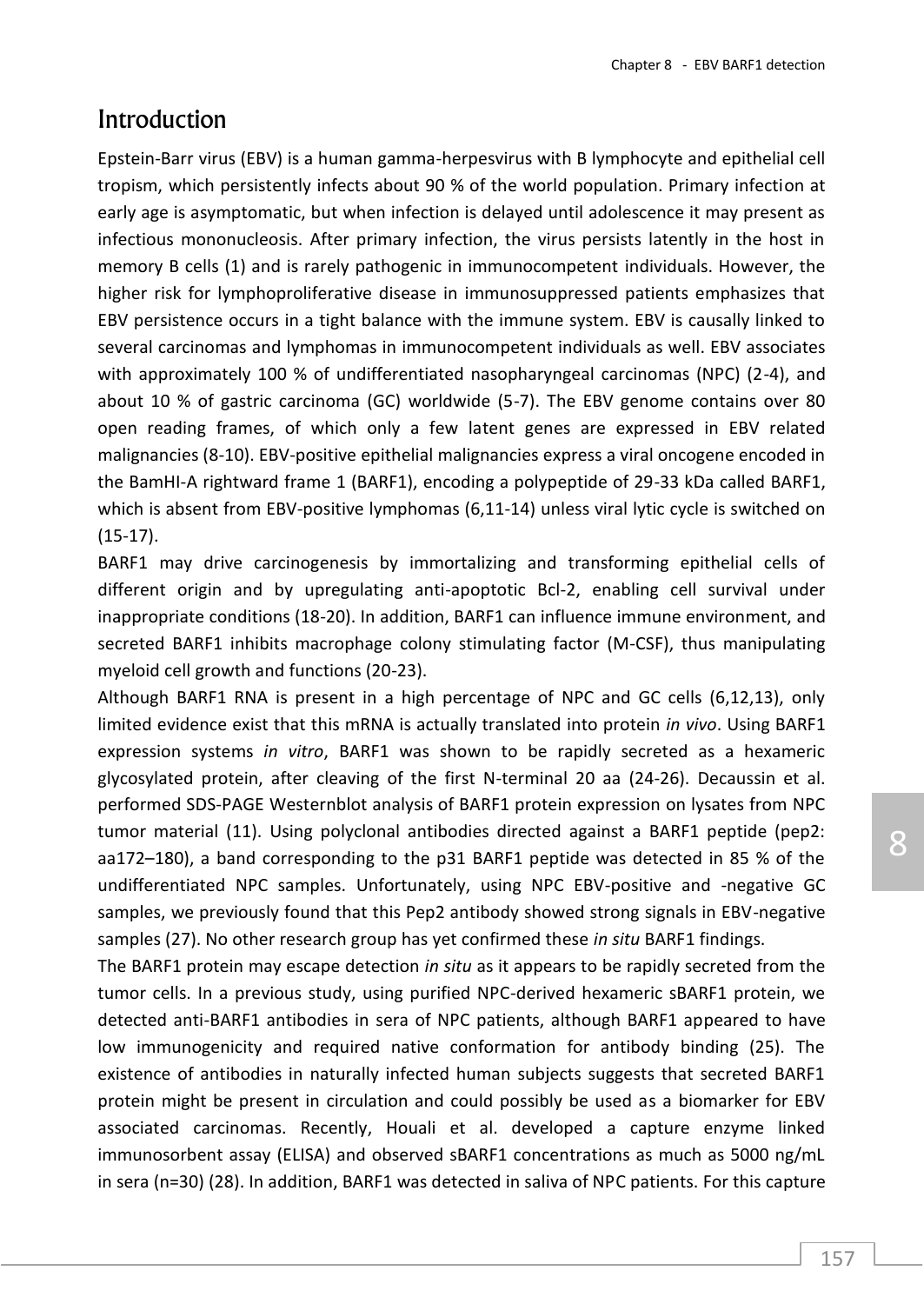ELISA the previously mentioned pep2 antibody (11) was used as capture antibody while for detection monoclonal antibodies of our group (mouse Ab 6F4 and 4A6) was applied in combination with a denaturation step (personal communication Karim Houali). These findings have not yet been reproduced by others and the reported sBARF1 levels appear nonfysiological, as detailed elsewhere (20).

The goal of this study was to further explore the expression of BARF1 protein *in vivo*. Novel antibodies targeting 'native' NPC derived sBARF1 were developed and utilized for ELISA and immunohistochemistry (IHC). Although optimal antibody combinations were capable of detecting low levels (10 ng/mL) of sBARF1 spiked in human serum and secreted BARF1 from C666.1 NPC cells, the assay was not sensitive enough to claim presence of BARF1 protein *in vivo*. Since the antibody recognition sites on sBARF1 might be shielded by unknown serum proteins, a proteomics MALDI-MS/MS approach was evaluated, resulting in a main identifier peptide to be used in further proteomic studies. Our new antibody reagents failed to specifically detect BARF1 protein in NPC tumor tissue, although paraffin-embedded cultured cells expressing BARF1 showed specific cytoplasmic staining.

# Materials and methods

Patient materials. Serum panels from histological confirmed patients with NPC were collected at the Department of Ear, Nose and Throat (ENT), Dr. Sardjito General Hospital, Yogyakarta Indonesia. NPC sera were taken prior to treatment. NPC staging was done by ENT examination and computed tomography (CT)-scan and classified according to the 1996 UICC (Union International Cancer Control) classification. Sera from EBV-positive healthy individuals were obtained from the Indonesian Red-Cross blood bank, Yogyakarta, Indonesia and the archives of the VU University Medical Center (VUmc), Department of Pathology, respectively and have been extensively characterized (29-31). EBV-negative sera were collected from healthy individuals in the Netherlands.

Tissue material used for immunohistochemistry was provided by the VUmc Pathology tissue bank. Two EBV-positive and two EBV negative NPC tumors, as well as two EBV-positive and one EBV-negative GC tumor were obtained from clinically diagnosed Dutch NPC and GC patients of which the tumors were surgically removed. EBV positivity was determined by EBER RNA *in situ* hybridisation (EBER-ISH), using PNA-probes as described before (32).

Plasmids. A consensus BARF1 DNA sequence from an Indonesian NPC patient, differing from B95.8 consensus at amino acid position 29 (valine to alanine) and 130 (histidine to arginine), was used for construction of the BARF1 expression vector pcDNA-BARF1 as previously described (25). Additionally, a Flag-BARF1 and a BARF1-Flag construct were made, with Flag tags at the N-terminus and C-terminus of BARF1, respectively.

Cell culture. 293HEK cells were cultured in Dulbecco's modified Eagle's medium (DMEM). EBV-negative NPC cell line, HONE1, was cultured in RPMI medium (Lonza) and the EBV negative gastric cancer cell line, AGS, in HAM's nutrient mixture F12 (Sigma-Aldrich) at 37ºC and 5 % CO2 in a humidified atmosphere. C666.1, a NPC cell line consistently harboring EBV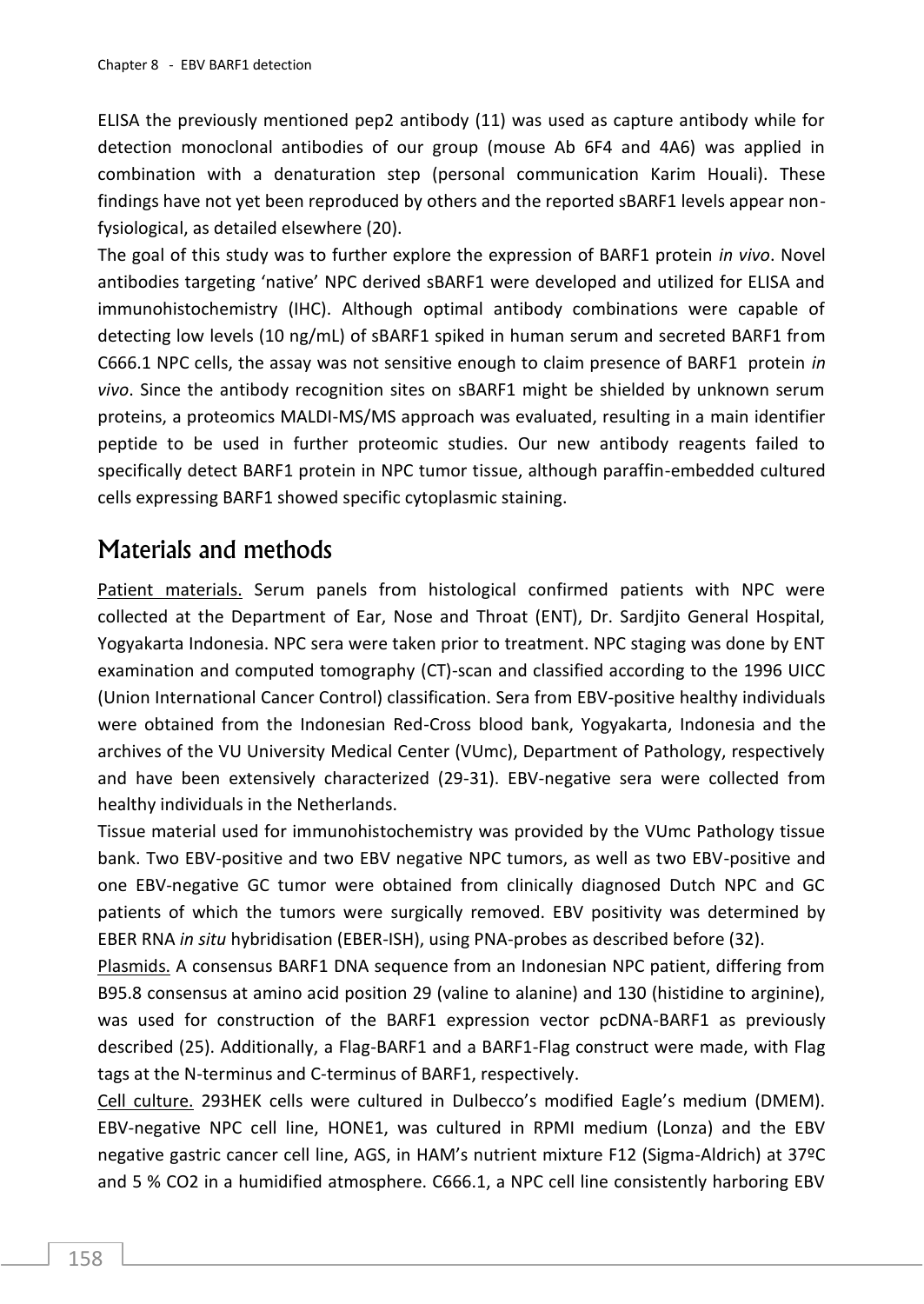was cultured in DMEM in fibronectin-coated flasks (Sigma-Aldrich). All media contained 10 % fetal calf serum (FCS), 100 units/ml penicillin (PEN), 100 µg/mL streptomycin (STR), 2 mM Lglutamine, and 50 µM β-mercaptoethanol. After stable transfection with pcDNA-BARF1, 293HEK-BARF1 cells were cultured under selection with 95 µg/mL phleomycin (Zeocin) (Invitrogen).

BARF1 protein expression and purification. NPC-derived human secreted hexameric BARF1 (native-sBARF1) protein was produced as described previously, and purified from serum-free culture medium of stably transfected BARF1 expressing 293HEK cells using Concanavalin A beads followed by size-exclusion chromatography purification (25).

Monoclonal and polyclonal antibodies. The monoclonal antibody 4A6 was produced by immunization of mice with synthetic BARF1 C-peptide, amino acid (aa) 187 to 22 as described previously (25). Rabbit polyclonal antibodies (from now on abbreviated as pAb) to native sBARF1 was produced by immunization of a rabbit with purified native sBARF1, administered in Immacel-R adjuvant (Pickcell) as described previously (22). Rat monoclonal antibodies (from now on abbreviated as mAb #20, #31, #42 and #76) against BARF1 were produced by immunization of a rat with purified native sBARF1 followed by standard hybridoma fusion technology. Hybridomas were selected for production of antibodies detecting native sBARF1 (Figure 3A). Antibodies were purified from rabbit serum on Prot G sepharose 4 Fast Flow beads (GE Healthcare). The concentration of purified antibody was determined with a BCA protein assay kit (Pierce). Rabbit pAb nativeBARF1 and Rat mAb #42 were biotinylated (BT) with EZ-Link NHS-PEO4- biotinylation kit (Pierce) according to manufacturers instruction resulting in a Biotin-tagged antibody.

SDS-PAGE and Westernblot analysis. Cell samples were lysed in PBS containing 1 % Triton X-100 and protease inhibitor cocktail (Roche), and sonified. Cell debris was removed by centrifugation and the protein concentration was determined using a BCA Protein Assay kit (Pierce). For sBARF1 detection, the medium was harvested and debris was removed by centrifugation. For reduced SDS-PAGE, samples were diluted in 2x loading buffer with βmercaptoethanol (BioRad) and heated for 5 min at 95°C. For non reduced SDS-PAGE, samples were diluted in 2x non-reducing loading buffer (BioRad) and incubated for 10 min at room temperature. Samples were run on a 12.5 % SDS-PAGE gel and transferred to a Hybond ECL nitrocellulose membrane (GE Healthcare). After blotting, the membrane was blocked in phosphate buffered saline (PBS) containing 3 % non-fat dry milk for 1 h at room temperature followed by incubation with 4A6 primary antibody (1:100) in PBS containing 0.05 % Tween20 (PBST) with 5 % bovine serum albumin (BSA). Anti-mouse HRP labeled secondary antibody (Dako, Glostrup, Denmark) was incubated 1:2000 in 3 % milk for 1 h, followed by 3 wash steps with PBST, and visualization by ECL Plus (GE Healthcare).

Capture ELISA. Purified rabbit pAb nativeBARF1 (1:2000) was coated onto 96-well enzyme linked immunosorbent assay (ELISA) plates (Costar) in coating buffer (0.05 M Na2CO3, pH 9.6) overnight at 4°C. Plates were washed with PBST followed by incubation with 3 % BSA in PBS for 1.5 h in 37°C to block a-specific binding sites. The next incubation steps were performed at 37°C for 1 h in sample buffer (0.05 % Tween-20, 0.1 % Triton X-100 and 1 % BSA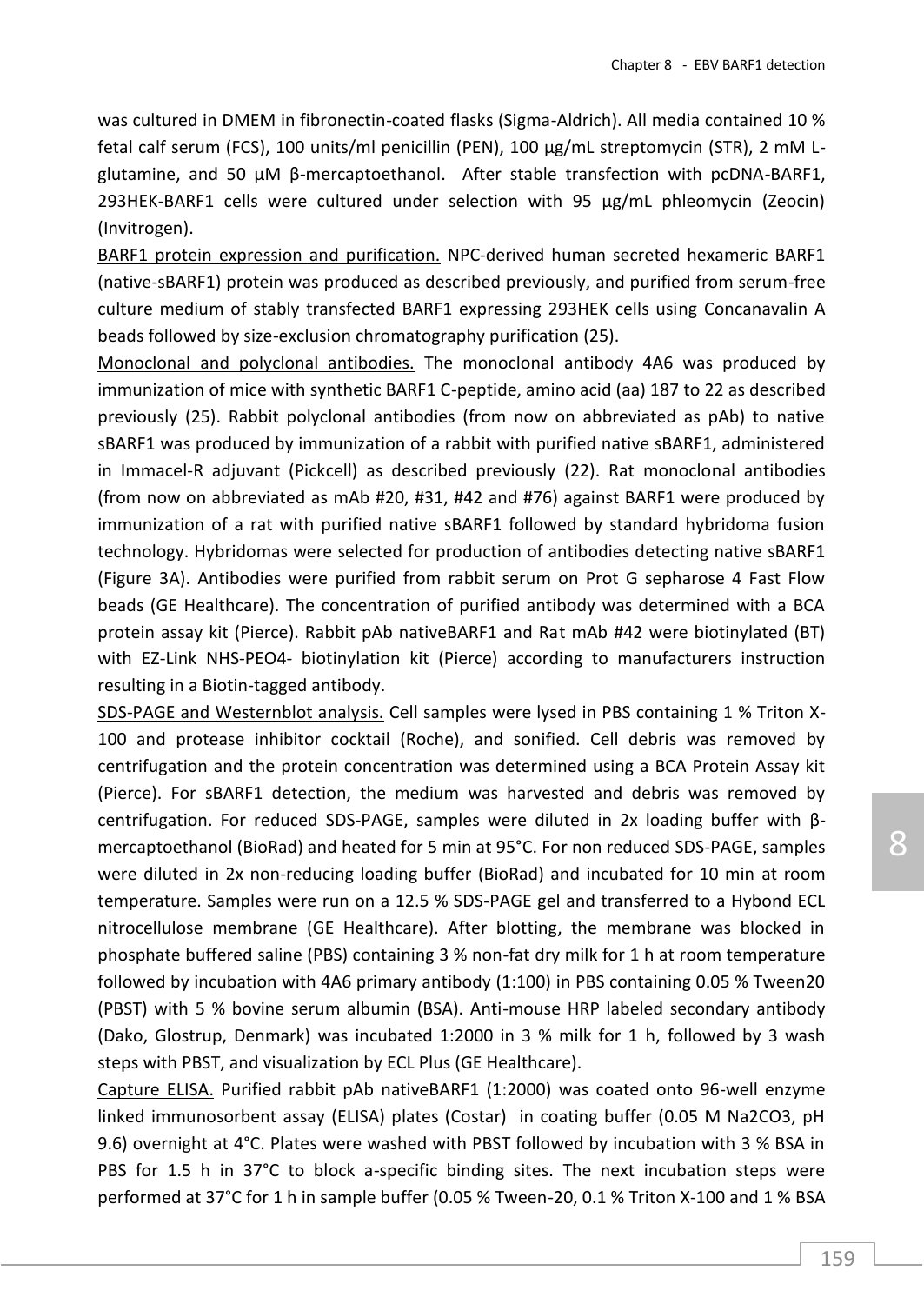in PBS) per well and washing steps were performed 4 times with PBST. Samples were diluted in sample buffer and 100 μL was added to each well. Medium of BARF1 transfected cells was diluted 1:100, medium of C666.1 cells 1:25 and human serum 1:50. Purified sBARF1 (10 ng/mL) diluted in medium or human serum was used as positive control, LMP-C peptide was used as negative control. Hereinafter, wells were washed and the biotinylated detection antibody (diluted 1:10,000) was incubated. Biotin was detected through HRP-labelled streptavidin (Dako) (diluted 1:1000). For signal amplification, the catalyzed reporter deposition (CARD) method was used. Biotin-tyramide (BT) (kindly provided by W. Vos pathology VUmc) was incubated 15 min at room temperature in the dark, diluted 1:100 in sample buffer with 0.01% H2O2. After the wash steps, streptavidin/HRP (diluted 1:500) was added to the wells for 30 min at room temperature in the dark. HRP was visualized with 5'5',3'3'tetramethylbenzidine substrate reagent (TMB, BioMerieux,) for 5-15 min in the dark and reaction was stopped with 1M H2SO¬4. Optical density (OD) was measured at 450 nm with the Tecan Spectafluor. Capture ELISA using rat monoclonal antibody was performed as above with the following modifications; purified rat mAb #20 (1  $\mu$ g/mL) was coated, 100  $\mu$ L biotinylated detection antibody #42BT (1:5000) in sample buffer was used for detection, and TMB substrate reagent was incubated for 30 min in the dark.

Immunofluorescent staining. Cells were either cytospinned at 650 rpm for 5 min (293HEK) or grown on glass cover slides (Hone1), washed 3 times in PBS and fixed in 4 % paraformaldehyde in PBS for 10 min at room temperature. After permeabilization for 10 min in 0.25 % Triton X-100 and washing, blocking was performed with the appropriate normal serum (same animal as secondary Ab) 1:10 diluted in 3 % BSA in PBS for 15 min at room temperature. Anti-Flag mAb (Sigma F1804) 1:500 in 3 % BSA in PBS was incubated for 2 h at 37°C. Purified rabbit pAb (1:1000) and rat mAbs (1:1000) diluted in PBS with 3 % BSA were incubated for 1 h at room temperature. After three washes, FITC-labeled secondary antibodies 1:50 in 3 % BSA-PBS were incubated in the dark for 1 h at room temperature. After three washes with PBS in the dark, slides were briefly stained with 4′,6-diamidino-2 phenylindole (DAPI) and Evans blue, dehydrated and mounted. IF staining were directly examined for fluorescence using a Leica fluorescent microscope, pictures were made using Leica Software.

Immunohistochemical BARF1 staining. To optimize BARF1 immunohistochemical (IHC) staining, 293HEK cells (negative control) and HEK293 cells transiently transfected with the pcDNA4-BARF1 vector with Monensin treatment (50 µg/mL, 5 h before harvest) were used. Cells were trypsinized, washed once with PBS and fixed overnight with 4 % formalin. Fixed cells were brought into a matrix using the Shandon Cytoblock Cell Block Preparation System (Thermo Scientific) according to the manufactures instructions, and embedded in paraffin. BARF1 staining of all embedded tissue was performed using the Powervision Plus method (Dako). Sections were rehydrated and endogenous peroxidise was blocked by a 30 min incubation in methanol containing 0.3 %  $H_2O_2$ . After a brief wash with water, antigen retrieval was performed by boiling the sections for 10 min in 10 mM Tris-EDTA in demi water, pH 9. Sections were allowed to cool down slowly, and were subsequently washed with tap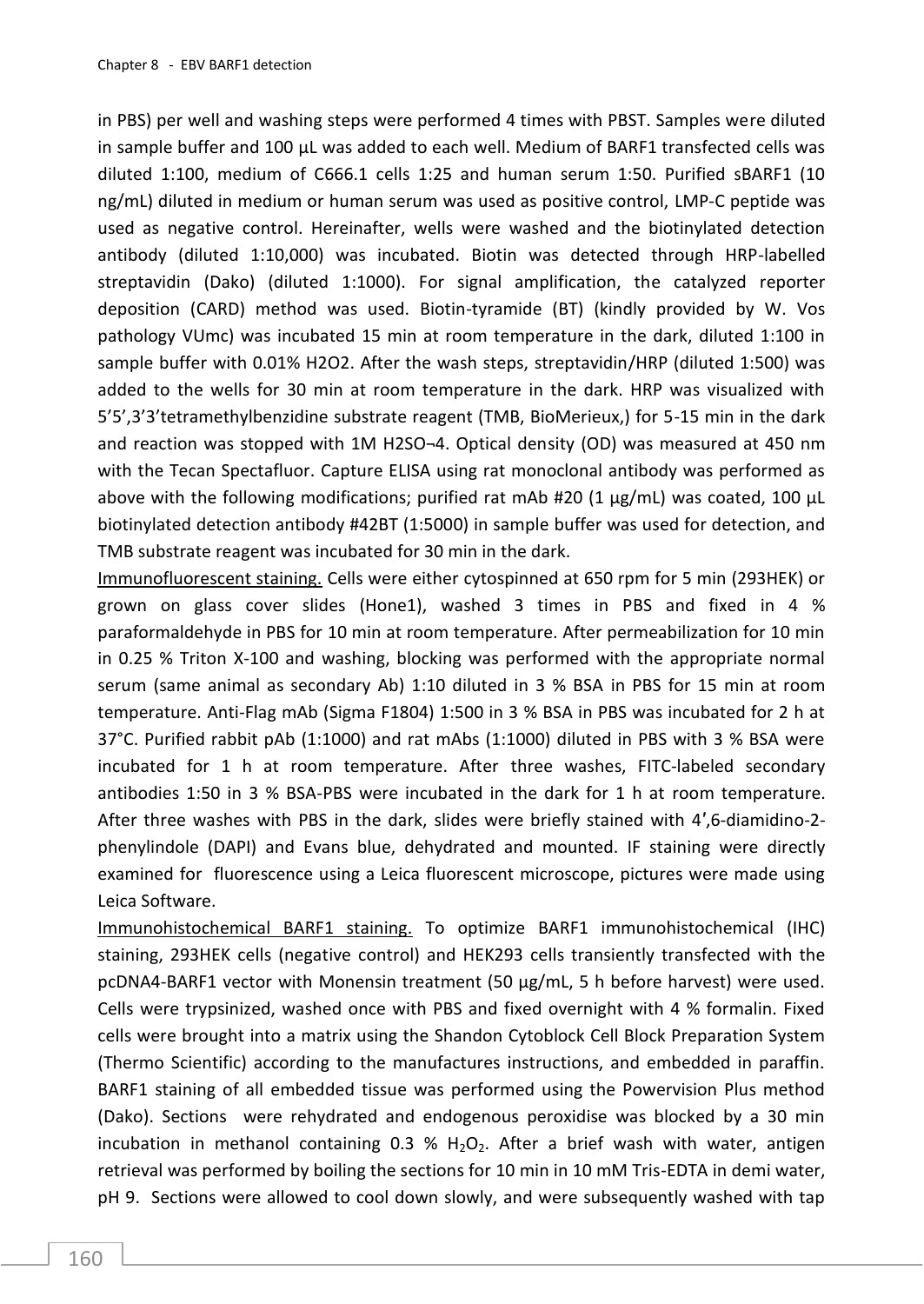water and PBS. Sections were incubated for 10 min with 5 % BSA in PBS to block non-specific binding, followed by an 1 h incubation which primary anti-BARF1 antibody diluted in antibody diluent (Immunologic) and 3 times washed with PBS. Sections were incubated for 15 min with post-antibody-blocking (Immunologic), washed 3 times and were incubated with poly-HRP-goat-α-mouse/rabbit/rat IgG (Immunologic) for 30 min, followed by 3 wash steps. Sections were stained with liquid DAB (Envision, Dako) for 10 min and excessively rinsed in water. A counterstaining with haematoxyline was conducted, and sections were washed in water, followed by a brief rinse in 1 % ammonium hydroxide. Sections were dehydrated and mounted with the Tissue-Tek Film (Sakura).

## Results

The development of antibodies reactive against native hexameric sBARF1.

Previous attempts by our group to detect BARF1 *in vivo* by immunohistochemistry or ELISA were performed using antibodies developed against BARF1 synthetic peptides or purified His-tagged BARF1 produced in *Spodoptera frugiperda* (Sf9) insect cells (27). Thus far, these experiments resulted in negative outcome, although the antibodies were capable of detecting BARF1 protein by Westernblot and specifically detected BARF1 protein expressed in insect cells by immunohistochemistry. During experiments to detect anti-BARF1 antibody responses in sera from NPC patients, no responses could be found against the synthetic peptides nor to sf9 BARF1-His protein (25). In contrast, using purified NPC-derived 'native' hexameric sBARF1 antibody responses could be detected in some sera from patients with NPC (25), indicating that peptides and BARF1 produced in non-human expression systems might not be representative for the epitopes recognized *in vivo*, nor for epitopes exposed *in vivo*.

An antibody to the native hexameric conformation of BARF1 was developed in rabbit (pAb nativeBARF1). Figure 1A shows the new polyclonal compared to 4A6 monoclonal anti-BARF1 C-peptide. Both the 29 kDa band representing denatured BARF1 monomer and the lower size deglycosilated form are detected with the new polyclonal antibody. Additionally, a higher molecular weight band was detected in both the control and the BARF1-containing medium, likely to be serum albumin resulting from trace amounts of albumin contaminating the pure sBARF1 that was used for immunization. Next, the capability of the new polyclonal antibody to detect sBARF1 in its native conformation was tested by immunoprecipitation (IP). While previously none of the antibodies raised against BARF1 peptides, nor the antibody raised against sf9 BARF1-His (R150-3) were capable of precipitating sBARF1, the new polyclonal was capable of precipitating BARF1 from both medium and cell lysate (Figure 1B). Note that even while the BARF1 band in 293BARF1 lysate is barely visible because of the rapid secretion from the cells, the IP band (10-fold concentrated from lysate) is bold, indicating strong and selective binding of the protein in a low-concentration environment. Using this IP procedure, sBARF1 was shown to bind macrophage colony stimulating factor (M-CSF) (Figure 1C) (22).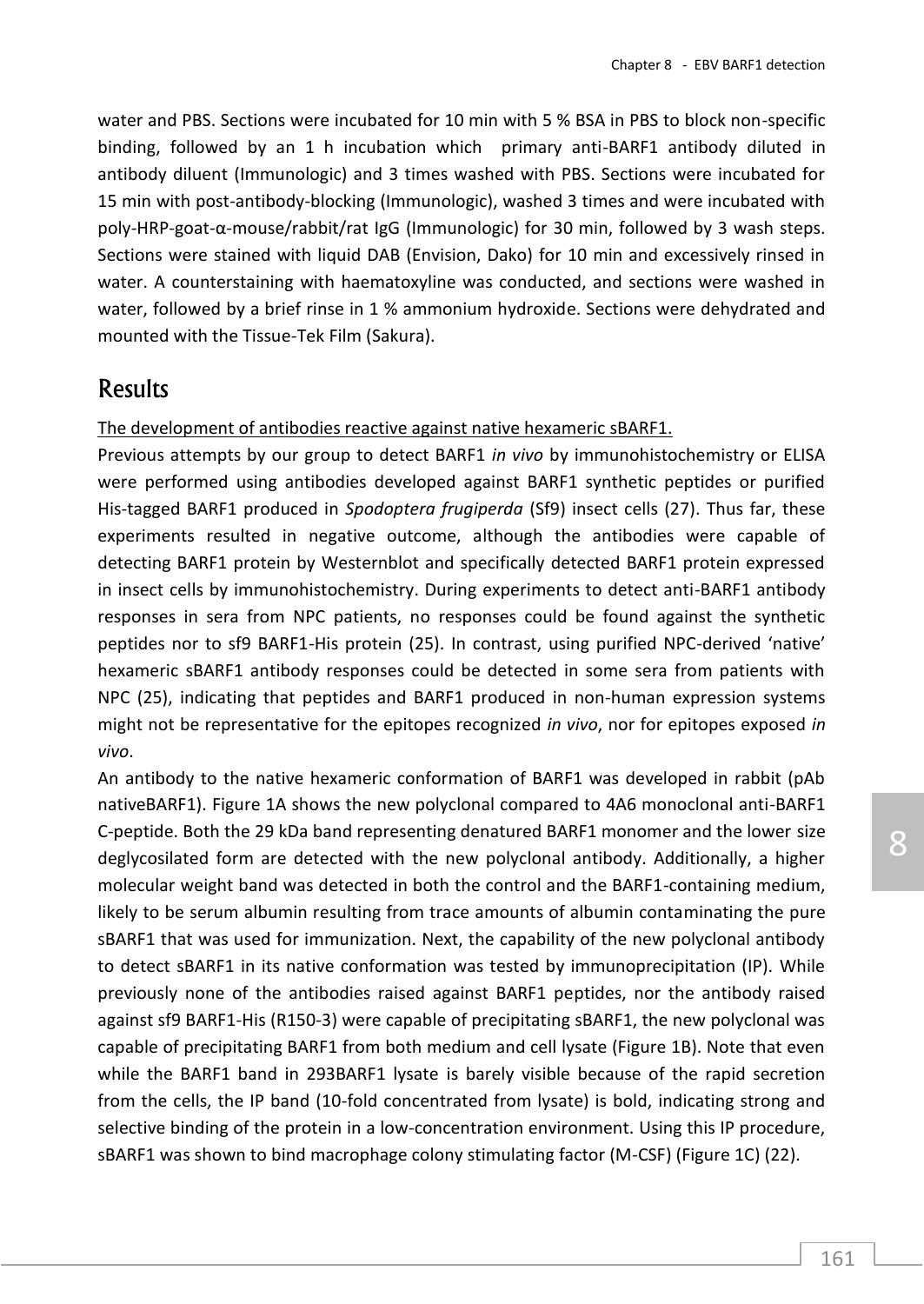**Figure 1.** Polyclonal antibodies binding hexameric BARF1. [A] Westernblot to compare reactivity of new rabbit polyclonal antibodies (developed against purified sBARF1) with 4A6 mouse monoclonal antibodies developed to BARF1 C-peptide (25). Medium of HEK293 transfected with (+) or without (-) BARF1 expression vector was loaded. The higher bands on the polyclonal blot are non-specific and possibly albumin. [B] Immunoprecipitations of BARF1 from culture medium and lysate using new polyclonal rabbit antibody. Before IP procedure, pre; after IP procedure, post. The following Westernblot was incubated with 4A6 antibody for detection. [C] Selection of rat hybridoma monoclonals on their performance on immunoblot and their response to sBARF1 presented by the rabbit polyclonal antibody in ELISA. [D] Immunoprecipitations, many using dimethylpimilimidate-coupled pAb antinativeBARF1 beads, were performed with M-CSF, in the presence or absence of sBARF1. As a control, medium with both sBARF1 and M-CSF is loaded. M-CSF is specifically precipitated when sBARF1 is present.



#### Development of a BARF1 capture-ELISA with rabbit polyclonal antibody

BARF1 protein is rapidly secreted into culture medium of BARF1 transfected cells *in vitro* which implies that the BARF1 might also be secreted from carcinoma cells *in vivo*. A suitable detection system is required to detect sBARF1 in patient samples. The new pAb native BARF1 antibody was implemented to capture and detect sBARF1 in a capture-ELISA in which the detection antibody was biotinylated. The catalyzed reporter deposition (CARD) method was used for amplification of the signal (33). Using purified sBARF1 serially diluted in human serum background, coating, blocking and sample conditions were optimized until a sensitivity of 0.125 ng per well, which reflects 62.5 ng sBARF1 per mL serum, was reached (Figure 2A). To show that endogenous BARF1 can also be detected, the NPC cell line C666.1, which consistently carries EBV, was analyzed for BARF1 secretion. Serum free medium of C666.1

cells (harvested at 3 days of culture) was compared to a calibration curve using purified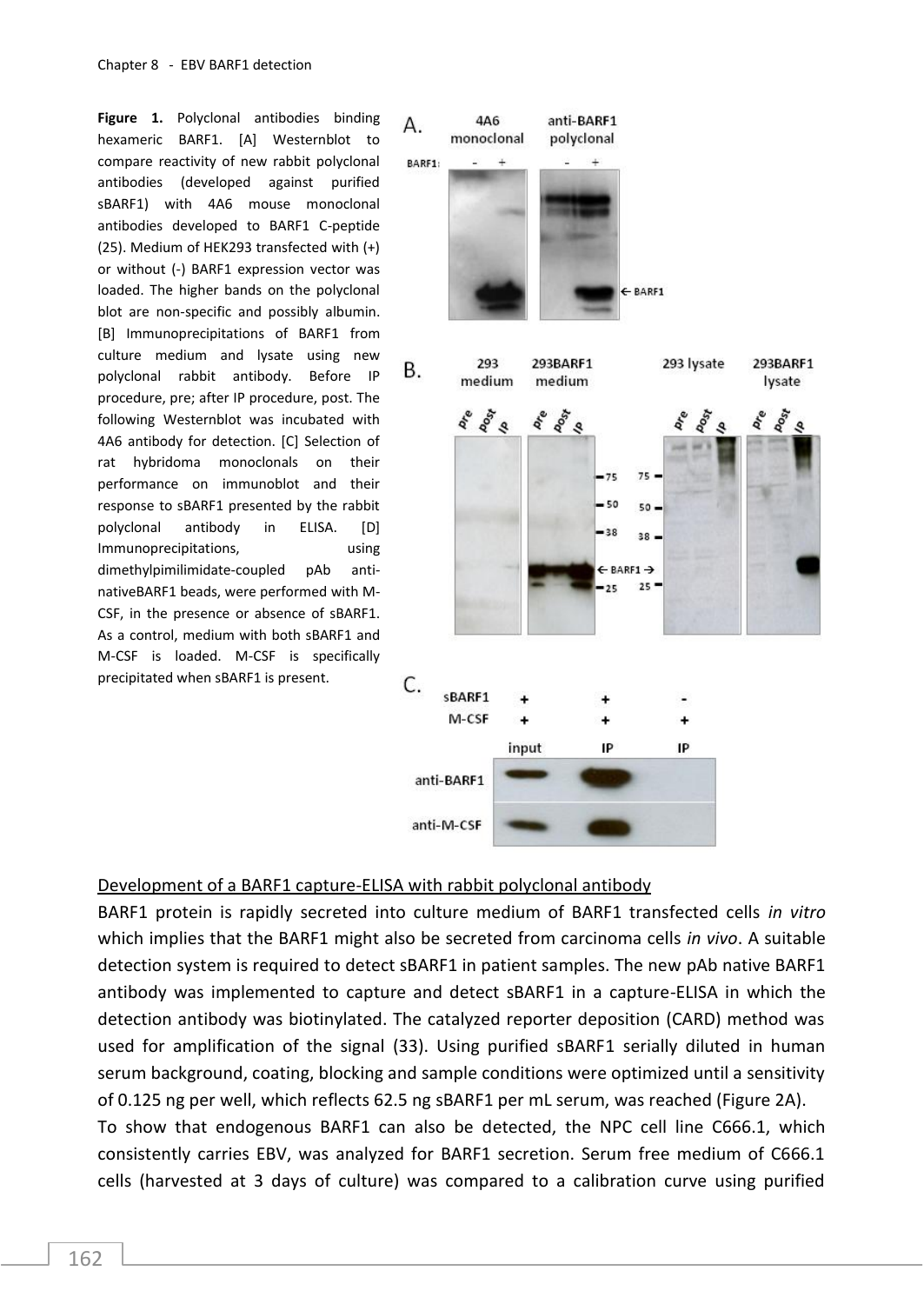sBARF1 in serum free medium. Quantification showed values around 125 ng/mL (Figure 2B), establishing that naturally secreted BARF1 can be measured using this ELISA system. Medium from HeLa and 293HEK cells transiently transfected with a BARF1 expression vector showed considerably higher levels around 1000 and 2700 ng/mL 2 days after transfection respectively (Figure 2C).

Secreted BARF1 protein might be present in serum of patients with NPC and could possibly be used as a biomarker for EBV associated carcinomas. Analysis of NPC patient sera (n=131) and healthy controls (n=6) normalized against EBV-negative healthy donors (n=4) revealed that most sera do not reach BARF1 levels above cut-off values. Nonetheless, 40 out of 131 NPC patient sera (31 %) gave a slightly positive reaction (Figure 2D). Using a Mann-Whitney test, a p-value of 0.23 was calculated, indicating that the difference of serum sBARF1 levels between healthy donors and NPC patients is not significant.





**Figure 2.** Development of a sBARF1 capture-ELISA using rabbit polyclonal. [A] sBARF1 was diluted in sample buffer with serum of healthy EBV-positive individuals. A detection limit of 0.125 ng/well was found, which is comparable to 62.5 ng/mL of serum. EBV-peptide LMP-C was used as a negative control and to determine the cut-off value. [B] Endogenous sBARF1 in serum-free medium of C666.1 cells compared to a calibration curve of purified sBARF1 in serum-free medium. sBARF1 values in C666.1 medium were around 125 ng/mL. [C] sBARF1 in serum-free medium of HeLa and 293HEK cells transfected with a BARF1 expression vector compared to a calibration curve of purified sBARF1 in serum-free medium. sBARF1 values were 1000 and 2700 ng/mL in medium of HeLa and 293HEK respectively. D] NPC patient sera were compared with healthy controls. OD values from multiple experiments were normalized to a cut-off value based on 3 healthy donors (average + 2x standard deviation). Levels in NPC sera were not significantly higher than those of healthy controls.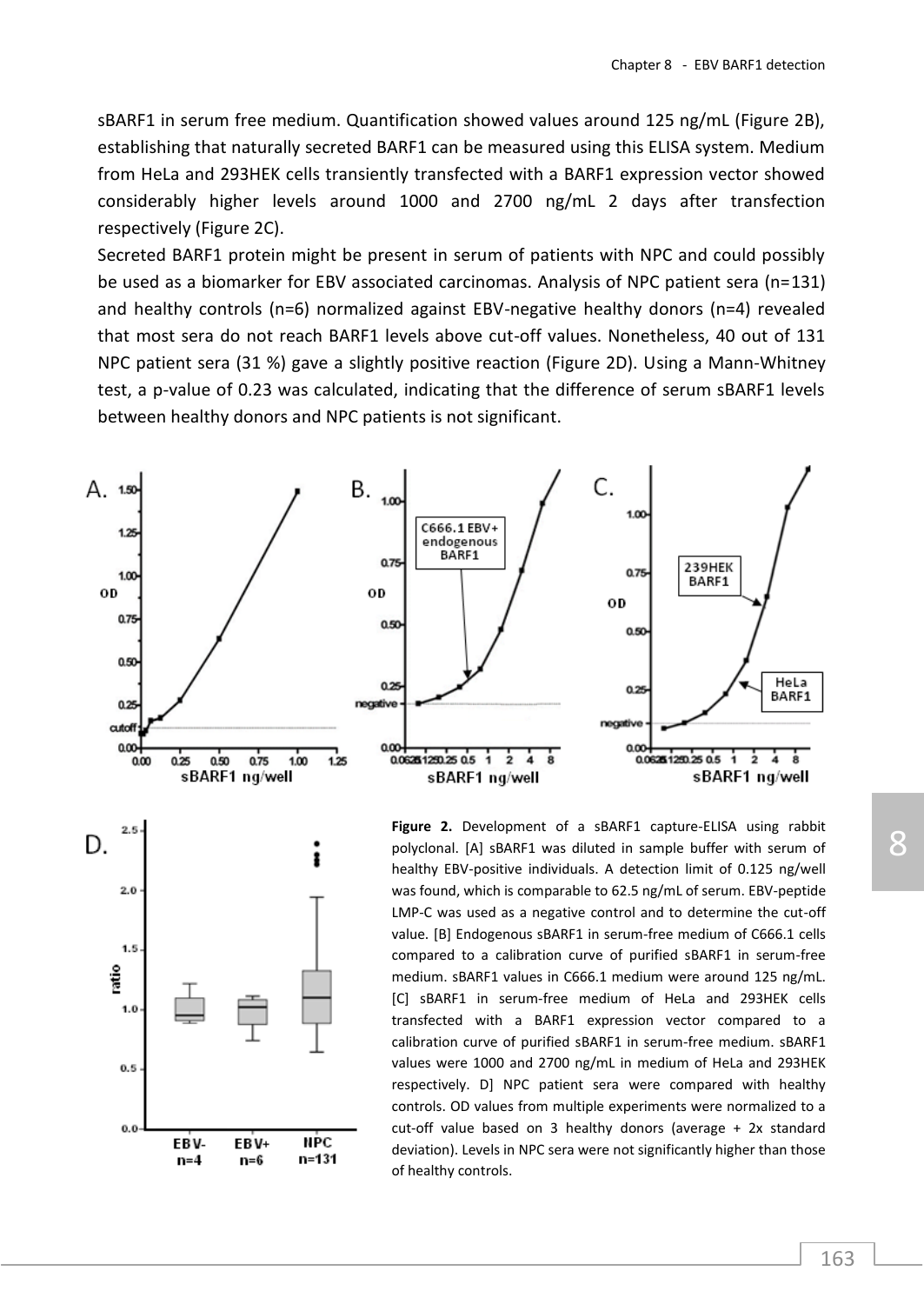

**Figure 3.** Development of a sBARF1 capture-ELISA using rat monoclonals. [A] Selection of rat hybridoma monoclonals on their performance on immunoblot and their response to sBARF1 presented by the rabbit polyclonal antibody in ELISA. Only the hexamer blot is shown. [B] Comparison of the four best capture-detection combinations of rat monoclonals at lower sBARF1 in serum values. Y-axis shows OD values normalized to non-spiked pool serum. Capture #20 and detection #42 was the best combination. [C] CARD enhancement of #20 capture and #42BT detection enhanced OD values. [D] Analysis of sBARF1 in sera of EBV negative controls (n=8), EBV-positive healthy controls (n=19) and NPC patients (n=71).

#### Development of a BARF1 capture-ELISA with rat monoclonal Antibodies

To obtain a better sensitivity and higher specificity, monoclonal rat antibodies were made. Four hybridoma clones were selected based on their ability to recognize sBARF1 presented by rabbit pAb nativeBARF1 in ELISA, as well as their responses to sBARF1 hexamer and to sBARF1 monomer by immunoblot (Figure 3A). Using serial dilutions of purified sBARF1 from a human cell expression system spiked in a serum pool of human healthy EBV-positive donors, the limit of detection of the combination rabbit pAb native BARF1 capture antibody and either of the four rat monoclonal antibodies was around 100 ng/mL sBARF1. To obtain a higher sensitivity the different capture and detection combinations of the four rat monoclonals were tested. Monoclonal #31 and #42 were purified and biotinylated and used for detection, mAbs #20 and #76 were low producers and could therefore only be tested as capture antibody. Checkerboard titration was done, systematically varying the concentration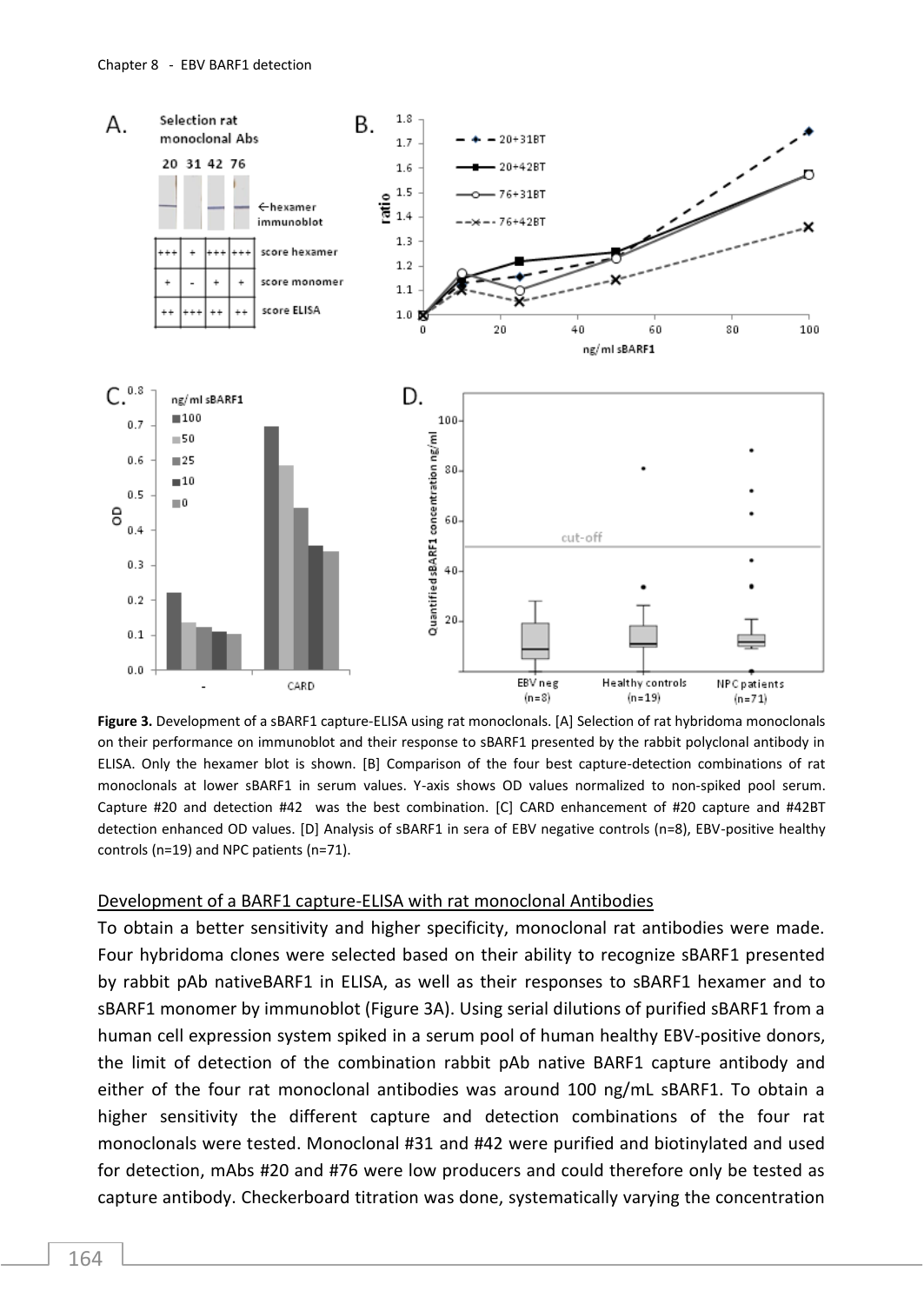of two antibody components, for coating and detection, finally detecting low sBARF1 concentrations in serum (10 ng/mL v.s. serum pool background). The combination of mAb#20 with the detection rat mAb #42 BT revealed the highest sensitivity and reproducibility (Figure 3B). For amplification of the signal the catalyzed reporter deposition (CARD) method was used (Figure 3C). To remove sBARF1 associating serum proteins possibly hampering detection, various mild denaturing agents such as Urea, TritonX100 and SDS were evaluated. None of these were able to improve the lower detection limit and non were implemented. Using this optimized ELISA, sera from NPC patients (n=71), EBV-positive healthy controls (n=19) and EBV-negative sera (n=8) were analyzed. A calibration curve was made by serial dilutions of purified sBARF1 in a pool serum of healthy controls (10, 25 and 50 ng/mL). For a diagnostic assay, a clear difference should exist between healthy EBV-positive donors and patients with NPC. The cut-off value, based on the mean of OD450 value of 19 healthy controls + 2x standard deviation was 52 ng/mL BARF1. Only 3 out of 71 NPC patients (4 %) were above cut-off. When based on EBV-negative sera instead of EBV-positive healthy controls, cut-off value was 33 ng/mL, resulting in 2 out of 19 (11 %) of the healthy EBVpositive controls and 7 out of 71 (10%) NPC patients reaching levels above cut-off. Figure 3D shows a boxplot of all three groups and the diagnostic cut-off level based on healthy EBVpositive controls. Three NPC patients with high sBARF1 levels were quantified by an additional standard curve ranging from 10 to 300 ng/mL, which resulted in an average of 92 ng BARF1 per mL serum. Of the 3 positive NPCs, 1 sample was taken in a Dutch hospital and this patient had distinctly high viral loads in blood and nasopharyngeal brush. Mann-Whitney analysis confirmed that sBARF1 protein levels in serum of healthy donors and NPC patients were not significantly different.

|   | peptide              | <b>BARF1 IP</b> | pure sBARF1 high |
|---|----------------------|-----------------|------------------|
|   | qqavtaflqer          |                 |                  |
|   | $(r)$ vslqpeievswfk  |                 |                  |
|   | lgpgeeqvligr         |                 | 13               |
|   | mklgetevtkqehlsvvkpl |                 |                  |
| ᄃ | ndkeeahgvyvsgylsq    |                 |                  |

Table 1. Number of BARF1 identifying spectra for the peptide sequences they represent.

#### Proteomic analysis of BARF1

It is possible that BARF1 protein *in vivo* rapidly complexes (e.g. with M-CSF) and therefore may be shielded from antibody detection. A MALDI-MS proteomics approach would overcome this problem, so secreted BARF1 protein (sBARF1) was evaluated as a MALDI-MS/MS proteomic serum biomarker (34). ExPASy's peptidecutter was used to predict BARF1 peptides that can be obtained after trypsin digestion (35). sBARF1 has 16 potential trypsin cleavage sites, resulting in 7 potentially identifiable peptide fragments when fully digested as depicted in Figure 4A. To start, a pure sBARF1 sample, BARF1 immunoprecipitated (IP) from 293HEK BARF1 expression vector transfected cell lysate with rabbit pAb nativeBARF1, and a 8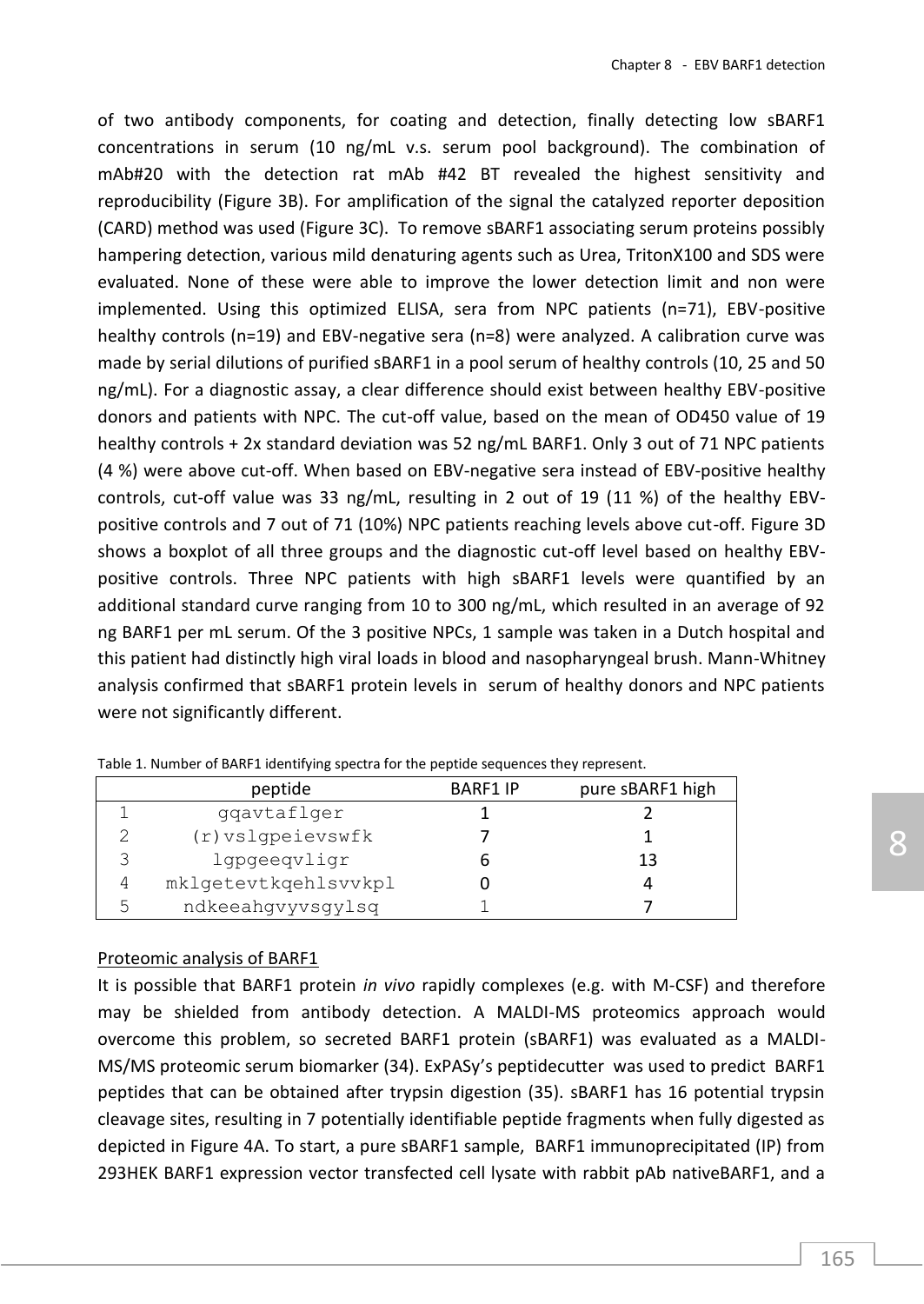BARF1 IP of control lysate were run on an SDS-PAGE gel. In-gel digestion was performed on a gel slice cut out between 20 and 30 kDa. BARF1 was positively identified in both the pure sBARF1 and the IP BARF1 lysate. When analyzing spectra of BARF1 in more detail, it was found that BARF1 was mainly identified by peptides 2 and 3, (r)vslgpeievswfk and lgpgeeqvligr, respectively (Table 1). To test whether BARF1 could be identified in lower concentrations as needed for a diagnostic setting, pure sBARF1 was diluted to 100 and 1000 ng/ml in PBS, loaded on an SDS-page gel (1 ng/gel slide and 10 ng/gel slide respectively) ingel digested and analyzed. Unfortunately, the MS/MS assay only detected sBARF1 peptide at 1000 ng/ml initial BARF1 concentration. The detected peptide was peptide 3 (lgpgeeqvligr).

**Figure 4.** Peptide cutter analysis and MS-proteomics sBARF1 identifying peptides. BARF1 amino acid sequence is shown with bold Ts indicating the trypsin cleavage sites. The first 20 aa, predicted to be cleaved off before BARF1 is secreted are indicated in a lighter shade. Gray bars indicate the identifying peptides.

#### BARF1 intracellular localization by immunofluorescent staining.

Immunohistochemical detection of BARF1 protein in EBV-positive NPC and GC tumor tissue sections has been hampered by the lack of specific antibodies. To investigate whether the newly developed rabbit polyclonal or the rat monoclonal antibodies would be suitable for immunohistochemical staining, first immunofluorescence staining was performed. BARF1 expression constructs were transiently transfected in 293HEK cells. While C-terminal Fag tagged BARF1 (BARF1-Flag) was used to confirm specificity of the antibodies, N-terminal tagged BARF1 (Flag-BARF1) was used to exclude a disturbing influence of the Flag tag on localization. While most BARF1 protein is secreted into the medium within 24 hours after transfection, BARF1 could be detected in the transfected cells (Figure 5). No BARF1 staining was detected in untransfected cells. BARF1-Flag transfected cells show cytoplasmic staining, both with anti-Flag (panel B) and anti-BARF1 Rabbit polyclonal (panel A). N-terminal FLAG-tag expression shows more restricted perinuclear staining with anti-FLAG, possibly reflecting the location of the cleaved-off N-terminal fragment (panel C), Rabbit pAb native BARF1 showed similar staining patterns both in N- and C-terminal tagged BARF1, confirming that the Cterminal Flag-tag had no major impact on localization of the major aa 20 to 333 part of BARF1 (panel A and E). Rat monoclonal antibody #42 displays a similar cytoplasmic staining pattern as pAb native BARF1 (panel E). Along with 293HEK cells, also transiently BARF1 transfected AGS cells (data not shown) and Hone1 cells showed cytoplasmic staining with rabbit pAb (panel F), and clear perinuclear staining with anti-Flag (panel G).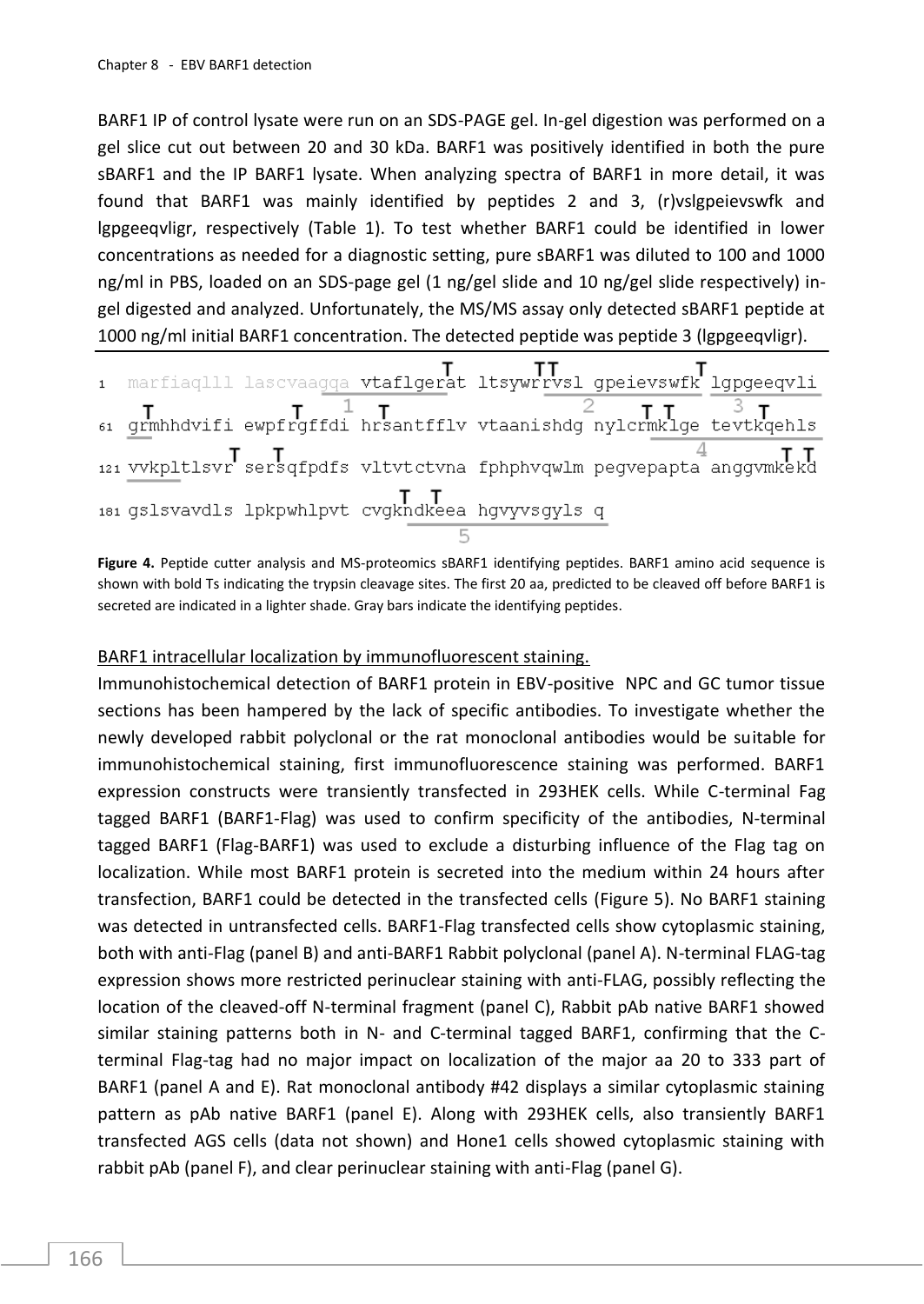#### BARF1 immunohistochemical staining

To enable BARF1 immunohistochemical (IHC) detection in EBV-positive GC or NPC tumor tissue, staining was optimized using paraffin embedded HEK293 cells transfected with pcDNA-BARF1 and subsequently treated with monensin. Wild type HEK293 cells were used as negative control. Figure 6A showed brown cytoplasmic staining in 293HEK cells expressing BARF1 but not in control cells, in agreement with the IF-staining pattern.

Two EBV-positive and two EBV-negative NPC tumor sections were stained for BARF1 using rat mAb #20. Representative pictures are shown in Figure 6B. In EBV-positive tissue, as determined by EBER-ISH, several tissue structures relating to undefined cells and fibrous material in tumor surrounding stroma seemed positive for BARF1 but tumor epithelial cells were virtually negative. Of these, morphologically distinguishable cells were identified as false-positively stained plasma cells which are notorious for being 'sticky' (Figure 6B). Lack of suitable collection of EBV-positive NPC tissues hampered further analysis.

Two EBV-positive and one EBV-negative GC tumor section were stained for BARF1 using rat mAb #42. Representative pictures are shown in Figure 5C. Similar to the NPC tissue, the positively stained tissue structures in the GC sections were not of epithelial origin, but were identified by a pathologist as healthy aspecifically stained gastric neuro-endocrine cells. We can therefore conclude that while the rat anti-BARF1 antibodies specifically stained BARF1 expressing HEK293 cells, in NPC and GC tissue samples no discrimination could be made between background staining and true BARF1 staining.

### **Discussion**

BARF1 is a viral oncoprotein with pleiotropic functions, contributing to cell growth and survival as well as to immune modulation (20). While BARF1 mRNA is frequently detected in EBV associated carcinomas such as NPC and GC, evidence of the actual protein being translated *in vivo* is limited. Detection of BARF1 protein *in situ* could give us more insight in the fysiological role of BARF1 and could serve as a diagnostic marker for GC and NPC. A hurdle in the development of these assays is the complex double three-ring structure of the hexameric sBARF1 protein (26). This 3D structure hampers the development of antibodies by using synthetic peptides or recombinant proteins. In this study new antibodies against BARF1 were developed, capable of strong and selective binding of the hexameric BARF1 protein in its native conformation from a low concentration environment, complementing our collection of antibodies reactive with denatured BARF1. The ELISA subsequently developed with the newly developed rabbit polyclonal antibody was capable of detecting wild type sBARF1 in medium of C666.1 cells, a naturally infected EBV-positive NPC cell line, showing that our antibodies are indeed capable of detecting natural secreted wild type BARF1. However, both the IP and the detection of sBARF1 from C666.1 cells were performed in complete medium possibly complexed with serum proteins such as M-CSF that sBARF1 interacts with *in vivo*.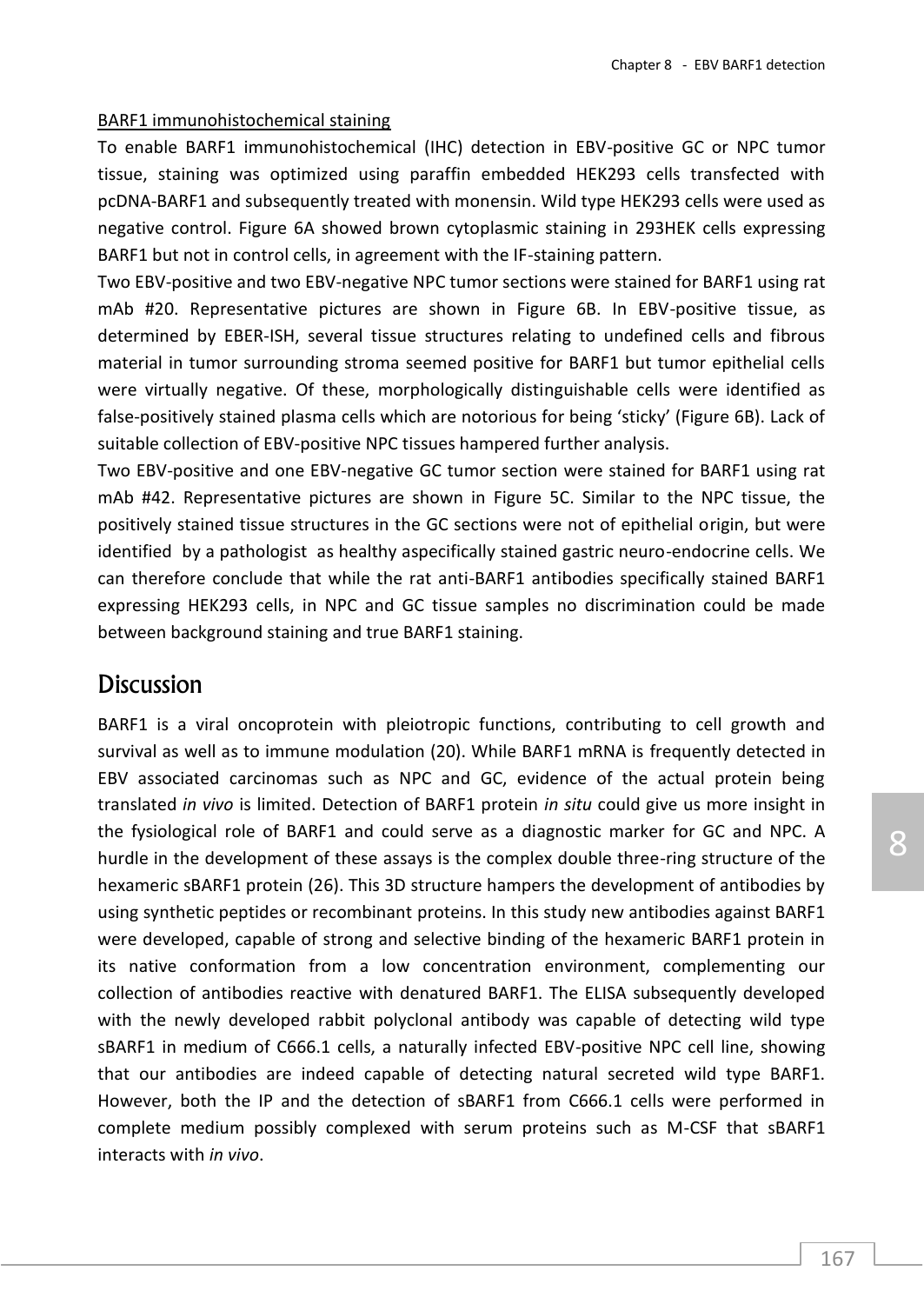

Figure 5. BARF1 intracellular localization. Immunofluorescent staining with different antibodies shows intracellular staining of BARF1 and perinuclear localization of the N-terminal 20 aa BARF1 fragment. 293HEK cells and Hone1 cells plated on glass cover slips were transiently transfected with either Flag-BARF1 (N-terminal Flag-tag) or BARF1-Flag (C-terminal Flag-tag) and stained with rabbit polyclonal antibody anti-BARF1, Rat #42 monoclonal antibody anti-BARF1 of anti-Flag (left column). Dapi/Evans blue was used to visualize nuclei, showing both BARF1-positive and negative cells (right column).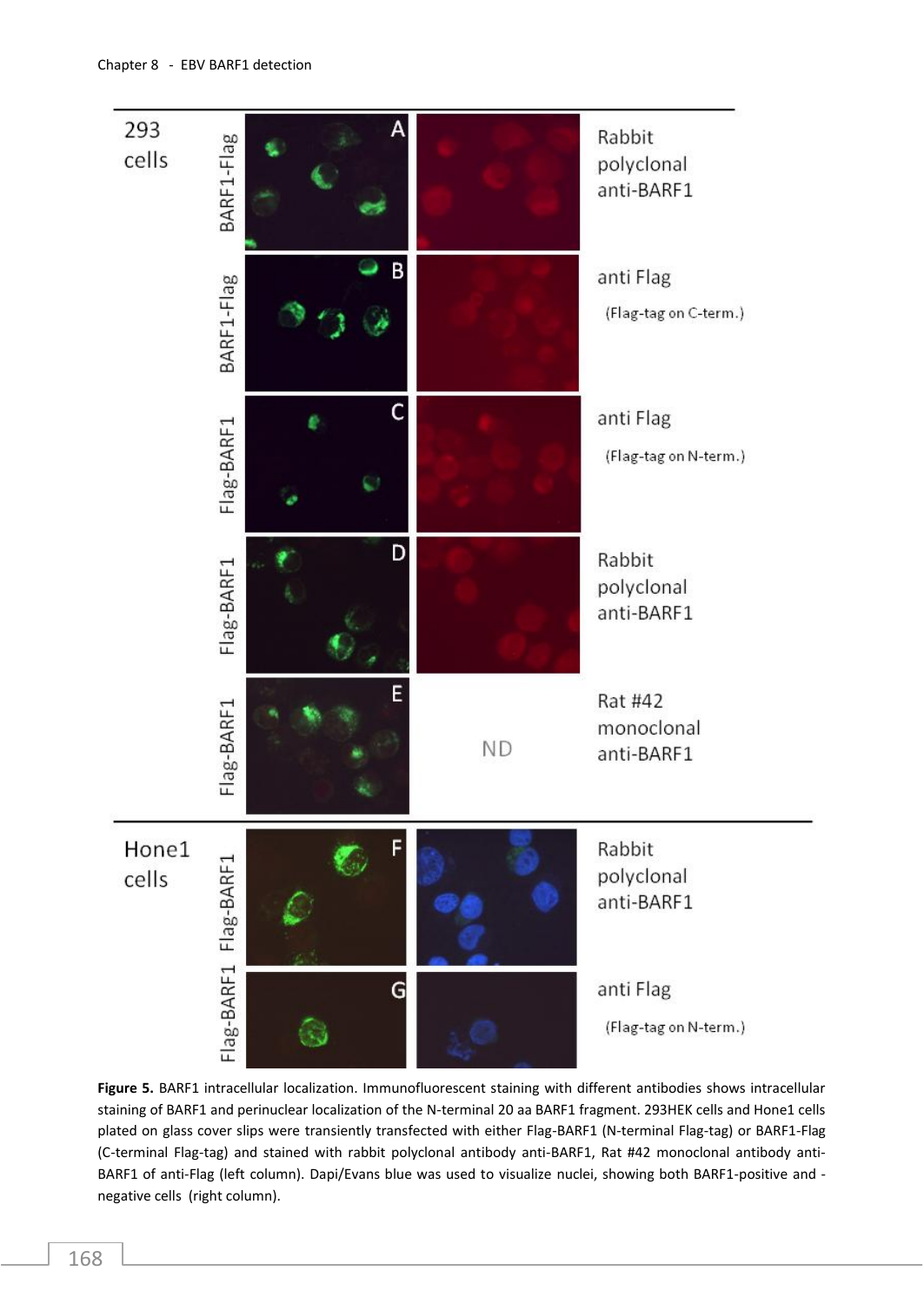

**Figure 6.** BARF1 immunohistochemical staining of NPC and GC tumor tissues. [A] Optimization of BARF1 immunohistochemical staining on wild type HEK293 cells (left column) and BARF1 expressing HEK293 cells treated with monensin (right column). Cells were stained with 20 ng/mL rat anti-BARF1 #20 after heat-induced antigen retrieval using TRIS/EDTA or 20 ng/mL rat anti-BARF1 #42 without antigen retrieval. Brown staining represents staining of BARF1 protein, counterstaining was performed with heamatoxyline. [B] Representative pictures of rat anti-BARF1 #20 staining of NPC tissue. EBER-ISH indicates EBV positivity. [C] Representative pictures of rat anti-BARF1 #42 staining of GC tissue. EBER-ISH indicates EBV-positivity.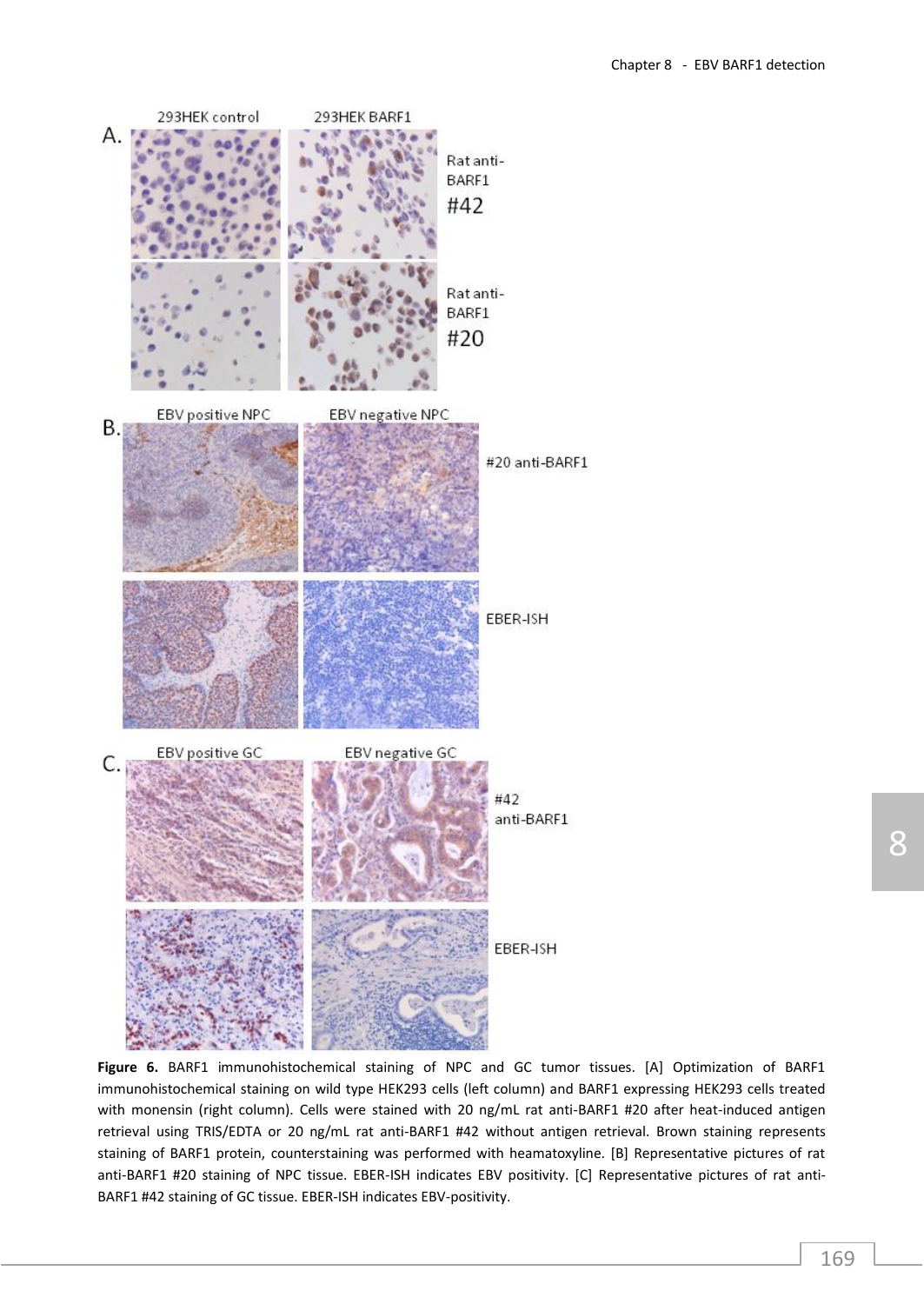Subsequently, we developed two new monoclonal antibodies targeting different conformational BARF1 epitopes. Both antibodies performed well in immunoblot and were able to detect native hexameric sBARF1 to a detection limit of 10 ng/mL in ELISA. When cut-off values were based on EBV negative sera, equal percentages of healthy EBV-positive controls and NPC patients were found positive for BARF1 (11 % and 10 % respectively), although the low numbers of healthy controls have to be taken in consideration. Since BARF1 mRNA is abundantly expressed in NPC tumors, secreted BARF1 serum levels are expected to be elevated in NPC patients. To use BARF1 protein as a diagnostic tool for NPC, the capture ELISA has to show a clear distinction between BARF1 levels in healthy donors and NPC patients. However, we found no significant difference between healthy controls and NPC patient sera. Only 3 out of 71 NPC patients showed BARF1 levels above the diagnostic cut-off with an average of 92 ng/mL. We conclude that the assay in its current form is not sensitive enough to conclusively state that sBARF1 is present in NPC patient sera at levels above those found in healthy EBV carriers. While secreted BARF1 is a likely candidate for diagnostic serum assays, thus far only one earlier report has shown presence of BARF1 in sera of patients with NPC (28). In this study (28) sBARF1 levels were found up to 5000 ng/mL in sera from patients with NPC, which were much higher than detected in the present study. A difference is within the antibodies used. Pep2 capture antibody used was reported to be aspecific (11,27) and the 4A6 and 6F4 mouse monoclonal antibodies used for detection were never successfully to bind native hexameric BARF1. Another difference was the denaturation of proteins. BARF1 possibly complexes with serum proteins *in vivo*. We were not able to improve the lower detection limit in ELISA with mild detergents, which could also mean that the association with these proteins is strong. To evade the use of antibodies and to overcome the problem of epitope shielding, the detection method of choice would be targeted proteomics. The current MALDI-MS/MS proteomics approach is not sensitive enough, but revealed a BARF1 peptide that in future studies can be used to set up a targeted proteomics approach. If BARF1 is present, as indicated by westernblot of sucrose gradient serum fractions and NPC tissue samples using Pep2 antibody (11,28) and suggested by the presence of antibodies to BARF1 (25), sBARF1 levels are likely to be below our detection limit of 10 ng/mL or present as tightly bound complexes masking available epitopes for our antibody reagents. The latter seems unlikely, however.

BARF1 might be detectable as intracellular protein in tumor sections. Immunofluorescent staining of transiently BARF1 transfected cell lines showed cytoplasmic staining of BARF1, possibly in the endoplasmatic reticulum (ER) or Golgi membrane, relating to the secretory pathway as previously described (36,37). This was not disturbed by adding either a C- or an N-terminal Flag-tag to the full length BARF1. Both rabbit pAb and rat mAbs are fully capable of detecting intracellular BARF1 in this artificial expression system and can be used in future studies to unravel BARF1 intracellular processing and colocalization. Interestingly, although only part of the cells in the transfected culture show cytoplasmic expression of BARF1, the levels of secreted sBARF1 are 100 to 1000-fold higher. The immunofluorescence data were reproduced by immunohistochemical staining of paraffin embedded BARF1 transfected cells,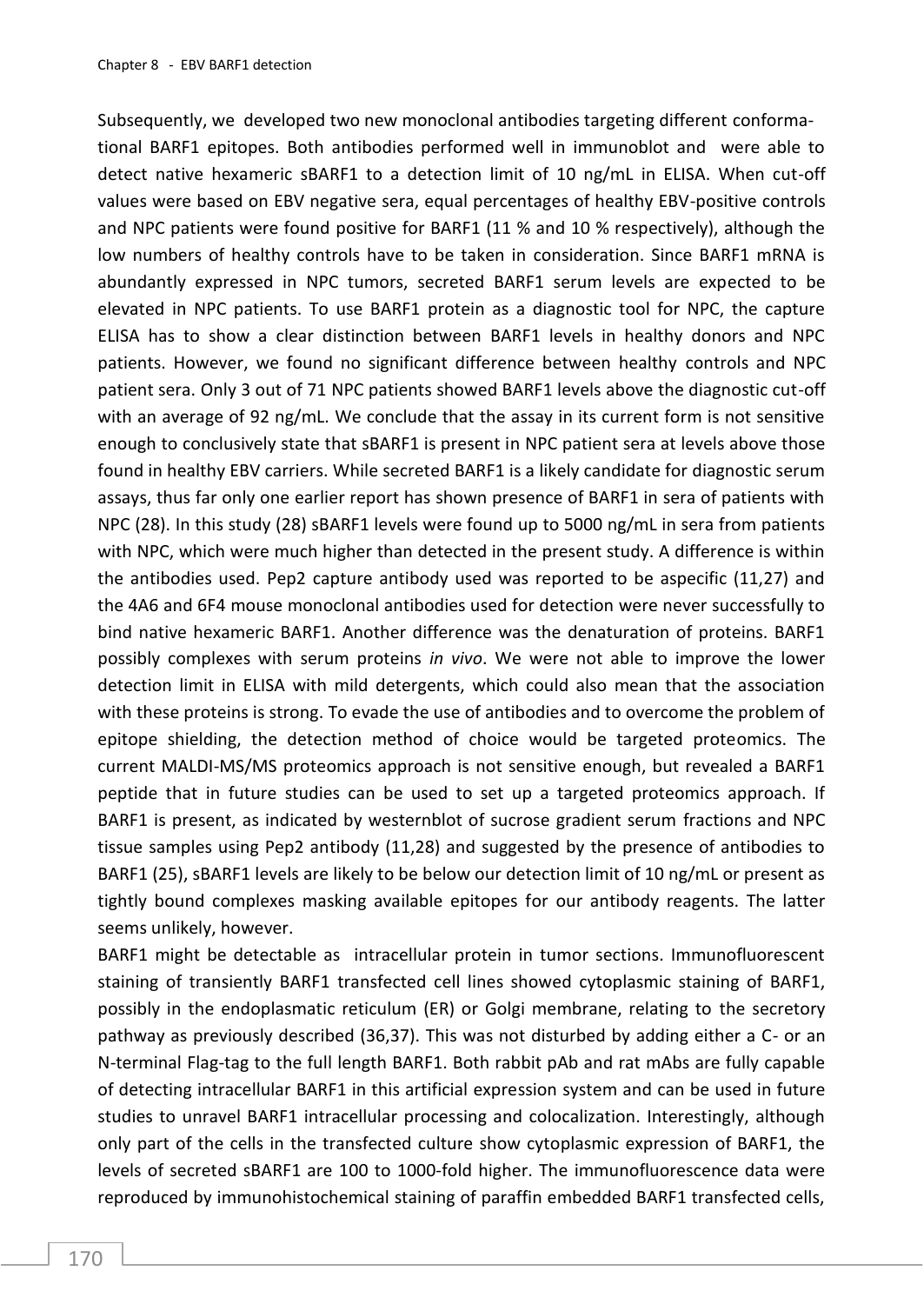which again showed specific cytoplasmic staining of BARF1. However, in EBV-positive GC and NPC tissue, apparent nonspecific coloration of stroma and infiltrating cells was seen, disturbing evaluation. Despite the good performance of our antibodies and their capability to capture native BARF1 in overexpressing cells, we were still not able to detect BARF1 *in situ* in NPC and GC tumor cells. Experiments using BARF1 expression systems showed that BARF1 is rapidly secreted into culture medium (24,25,38,39). It is likely that endogenous expression with lower levels of protein goes even more efficient, leaving undetectable amounts of intracellular BARF1. We hypothesize that BARF1 is rapidly and fully secreted from tumor cells, directly binding to M-CSF or other yet unknown factors to form complexes that are rapidly degraded by local myeloid cells in the tumor micro-environment, thus remaining undetectable for antibody staining. This agrees with the immunological properties of BARF1 in humans, being properly cross-processed for T cell epitopes (40), while being low or nonimmunogenic for humoral responses (25,41). Further evaluation and quantification of sBARF1 *in vivo* as carcinoma-specific diagnostic marker is needed, but also to establish its role as an oncoprotein. Targeted proteomics might help to detect complexed BARF1 protein and coimmunoprecipitation experiments with either Flag-tagged BARF1 or with the use of antibodies might reveal which serum proteins may be involved.

### Acknowledgements

The authors are grateful to Elizabeth Bloemena and Floortje Krechting for their assistance. This project was financially supported by the Dutch Cancer Society Project VU2007-3776. The authors declare no conflict of interest.

# References

- 1. Thorley-Lawson DA: Epstein-Barr virus: exploiting the immune system. Nat Rev Immunol 2001;1:75-82.
- 2. Chang ET, Adami HO: The enigmatic epidemiology of nasopharyngeal carcinoma. Cancer Epidemiol Biomarkers Prev 2006;15:1765-77.
- 3. Klein G, Giovanella BC, Lindahl T, Fialkow PJ, Singh S, Stehlin JS: Direct evidence for the presence of Epstein-Barr virus DNA and nuclear antigen in malignant epithelial cells from patients with poorly differentiated carcinoma of the nasopharynx. Proc Natl Acad Sci U S A 1974;71:4737-41.
- 4. Raab-Traub N: Epstein-Barr virus in the pathogenesis of NPC. Semin Cancer Biol 2002;12:431-41.
- 5. Middeldorp JM, Brink AA, van den Brule AJ, Meijer CJ: Pathogenic roles for Epstein-Barr virus (EBV) gene products in EBVassociated proliferative disorders. Crit Rev Oncol Hematol 2003;45:1-36.
- 6. Seto E, Yang L, Middeldorp J, et al.: Epstein-Barr virus (EBV)-encoded BARF1 gene is expressed in nasopharyngeal carcinoma and EBV-associated gastric carcinoma tissues in the absence of lytic gene expression. J Med Virol 2005;76:82-8.
- 7. Young LS, Rickinson AB: Epstein-Barr virus: 40 years on. Nat Rev Cancer 2004;4:757-68.
- 8. Brooks L, Yao QY, Rickinson AB, Young LS: Epstein-Barr virus latent gene transcription in nasopharyngeal carcinoma cells: coexpression of EBNA1, LMP1, and LMP2 transcripts. J Virol 1992;66:2689-97.
- 9. Fahraeus R, Fu HL, Ernberg I, et al.: Expression of Epstein-Barr virus-encoded proteins in nasopharyngeal carcinoma. Int J Cancer 1988;42:329-38.
- 10. Luo B, Wang Y, Wang XF, et al.: Expression of Epstein-Barr virus genes in EBV-associated gastric carcinomas. World J Gastroenterol 2005;11:629-33.
- 11. Decaussin G, Sbih-Lammali F, de Turenne-Tessier M, Bouguermouh A, Ooka T: Expression of BARF1 gene encoded by Epstein-Barr virus in nasopharyngeal carcinoma biopsies. Cancer Res 2000;60:5584-8.
- 12. Stevens SJ, Verkuijlen SA, Hariwiyanto B, et al.: Noninvasive diagnosis of nasopharyngeal carcinoma: nasopharyngeal brushings reveal high Epstein-Barr virus DNA load and carcinoma-specific viral BARF1 mRNA. Int J Cancer 2006;119:608-14.
- 13. zur Hausen A, Brink AA, Craanen ME, Middeldorp JM, Meijer CJ, van den Brule AJ: Unique transcription pattern of Epstein-Barr virus (EBV) in EBV-carrying gastric adenocarcinomas: expression of the transforming BARF1 gene. Cancer Res 2000;60:2745-8.
- 14. Wang Y, Luo B, Zhao P, Huang BH: Expression of Epstein-Barr virus genes in EBV-associated gastric carcinoma. Ai Zheng 2004;23:782-7.